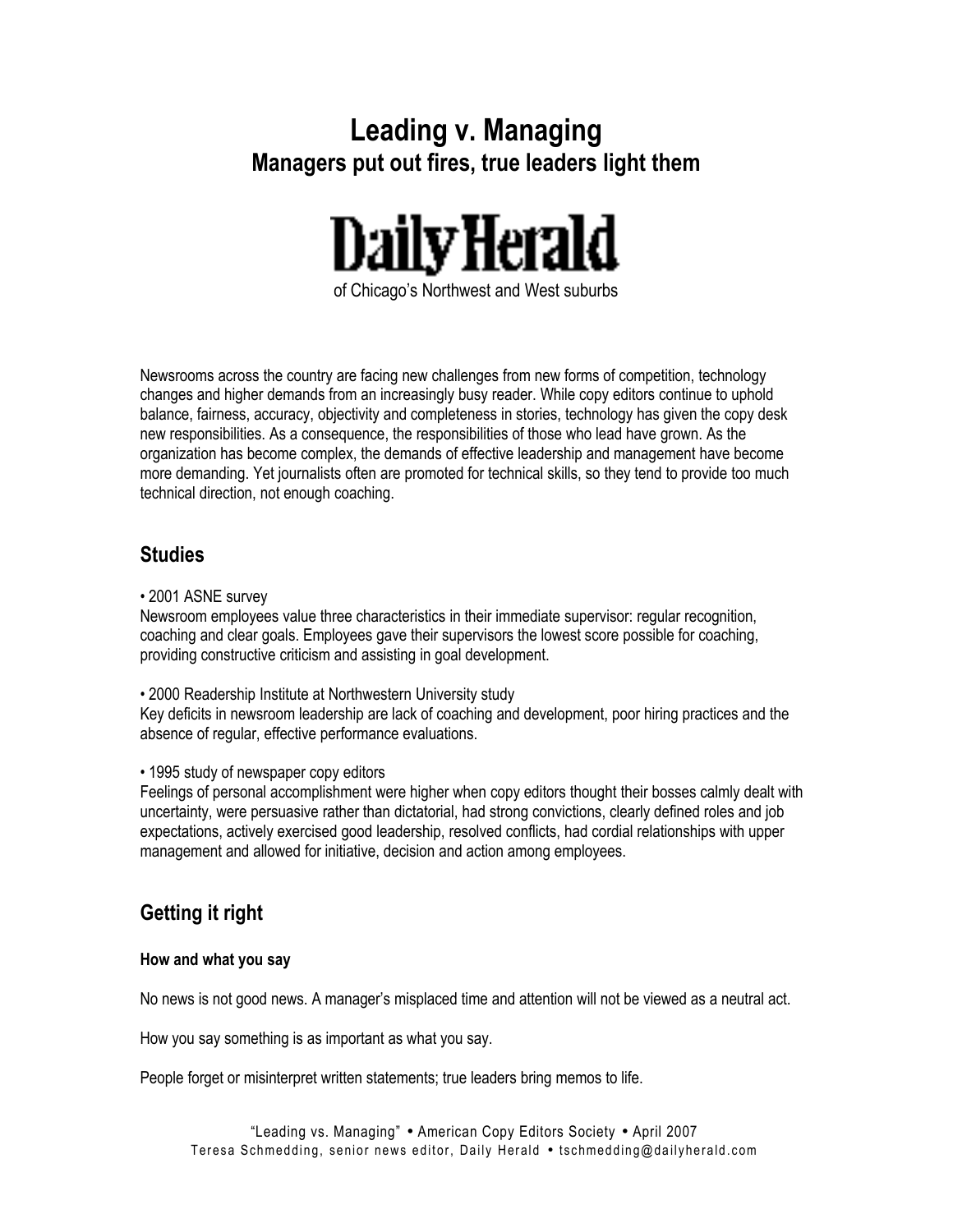Negotiate solutions rather than dictate and translate corporate goals into working visions. (It is no longer enough to simply tell an employee to take on a new task, you need their buy-in; why employees fail to complete or provide surface results on a task is often a failing of a manager to give the task appropriate meaning related to the larger structure of the corporation.)

#### **Developing and coaching**

Allow employees to reinvent the best way to do their jobs by coaching, rather than dictating tasks.

The Readership Institute study recommends that newsrooms offer at least 35 to 80 hours a year in training. Try job rotations, mentoring, team projects, brown bags.

Schedule meeting with staffer to identify top personal priorities, determine which fit most closely with the organization's goals and pick one or two to work on and revise over time.

#### **Strategic planning**

Leaders are true visionaries who are able to dream and, most importantly, translate that dream to others in the organization and be able to enact it, measure it, revise it.

Being able to anticipate change before change happens means controlling your own destiny and that of your staff.

Respond to problems through analysis and suggest a solution as part of presenting the problem.

Expand knowledge outside the newsroom. (Newspapers too frequently promote within their own departments and journalists' careers rarely include experience in advertising or promotions, for example.)

#### **Managing horizontally and vertically**

Employees feel more secure in the jobs if his or her boss gets along with their boss and other managers.

Foster a culture of inclusion and accountability.

Good managers see success in their ability to influence others rather than boss.

Value team success over personal success.

Be the instigator of ideas, if not the creator.

Encourage ideas to bubble up from anyone on the desk.

#### **Resolving conflicts**

Confront conflict head-on.

Focus on solutions, goals, methods, not blame and personalities.

Define problems in terms of needs, not solutions.

Don't take conflict among managers to staff; don't take conflict with employees to other employees.

"Leading vs. Managing" • American Copy Editors Society • April 2007 Teresa Schmedding, senior news editor, Daily Herald • tschmedding@dailyherald.com